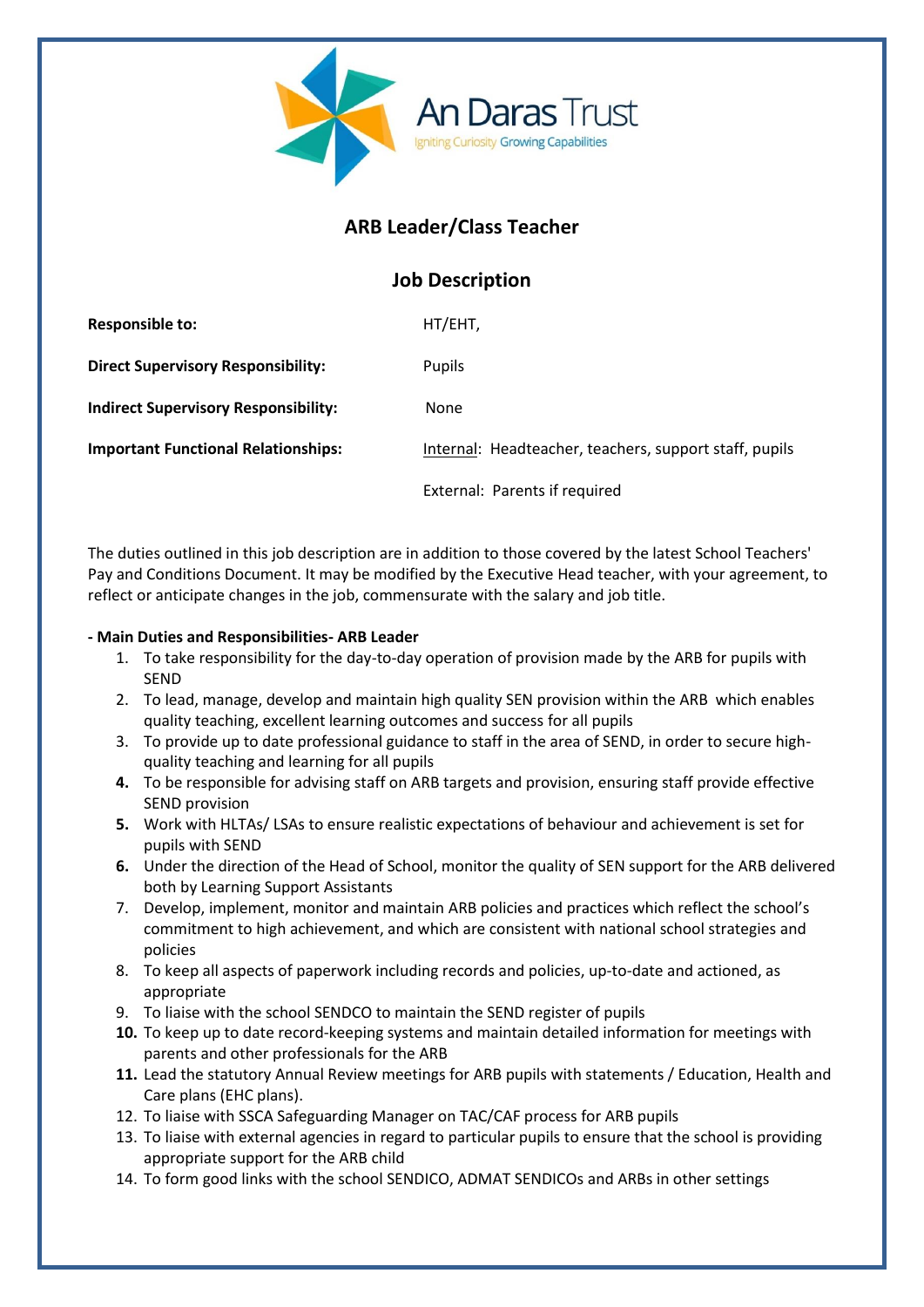- **15.** Collect and interpret specialist assessment data gathered on ARB pupils and use this to inform teaching and learning
- 16. Develop partnerships with parents to ensure that their views are considered and acted upon appropriately
- 17. Ensure that pupils with SEN are enabled to share their views and that these are acted upon appropriately
- 18. Show commitment to the ADMAT, its inclusive ethos and equal opportunities for all ARB pupil
- 19. To work as directed by the Executive Head teacher/Head of Schools to provide relevant information to the governing body, staff, parents and other members of the school, community and act in a professional manner at all times
- 20. Under direction of the EHT/HoS and SLT prioritise staff training and INSET to support effective ARB provision. Maintain an ARB training record
- 21. To assist with the development of the Academy Improvement Plan in relation to ARB
- 22. To attend ARB network meetings and maintain an up to date professional knowledge of current SEND and Inclusion developments
- 23. To monitor and evaluate ADMAT Improvement Plan actions relating to the ARB and report to the Head of School
- 24. To be responsible for the development and implementation of individual pupil risk assessment/behaviour/support plans if required within the ARB
- 25. Track and evaluate ARB pupil attainment/progress outcomes and use this information to inform teaching and learning and to inform half termly pupil progress meetings with the Head of School
- 26. Under the direction of the Head of School and SLT develop an effective ARB provision map/ SEF based on tracking data and use this to evaluate ARB provision
- 27. Train, manage and evaluate ARB staff so they can lead effective intervention programmes
- **28.** To develop the ARB's role as a source of expertise and advice both within the ADMAT and beyond
- 29. To keep the EHT/HoS and SLT informed on all matters relating to the ARB

## **Class Teacher - Main Duties and Responsibilities**

## **Teaching and learning**

- 1. Be an effective teacher by consistently meeting the relevant teaching standards
- 2. Effectively teach children, meeting their many and varied needs
- 3. To teach allocated children with severe and complex special educational needs
- 4. Use a repertoire of strategies to meet children's different learning styles
- 5. Have thorough subject knowledge and keep abreast of national and local developments
- 6. Organise and lead support staff to ensure learning is effective
- 7. Create an effective and stimulating learning environment
- 8. To provide a quality learning environment for children with complex needs in the Early Years Foundation Stage (EYFS) and Primary Key Stages
- 9. To develop individualised programmes for learning and monitor and evaluate the progress made during a child's time in the ARB
- 10. To be responsible for maintaining an individual needs-based curriculum for all children in the ARB
- 11. To be responsible for overseeing the integration of pupils from the ARB into the mainstream and to advise on their teaching and learning
- 12. To be responsible for actively seeking opportunities to include pupils from the ARB in mainstream activities and to include mainstream pupils in the ARB
- 13. To manage and promote good communication between the ARB and the KS1 and KS2 departments so that opportunities to enhance the teaching and learning of all pupils are maximised
- 14. To ensure that effective liaison takes place with KS1 and KS2 and that transition is managed well for pupils who started in or are supported by the ARB

## **Recording and assessment**

1. Carry out duties in accordance with the academy aims and policies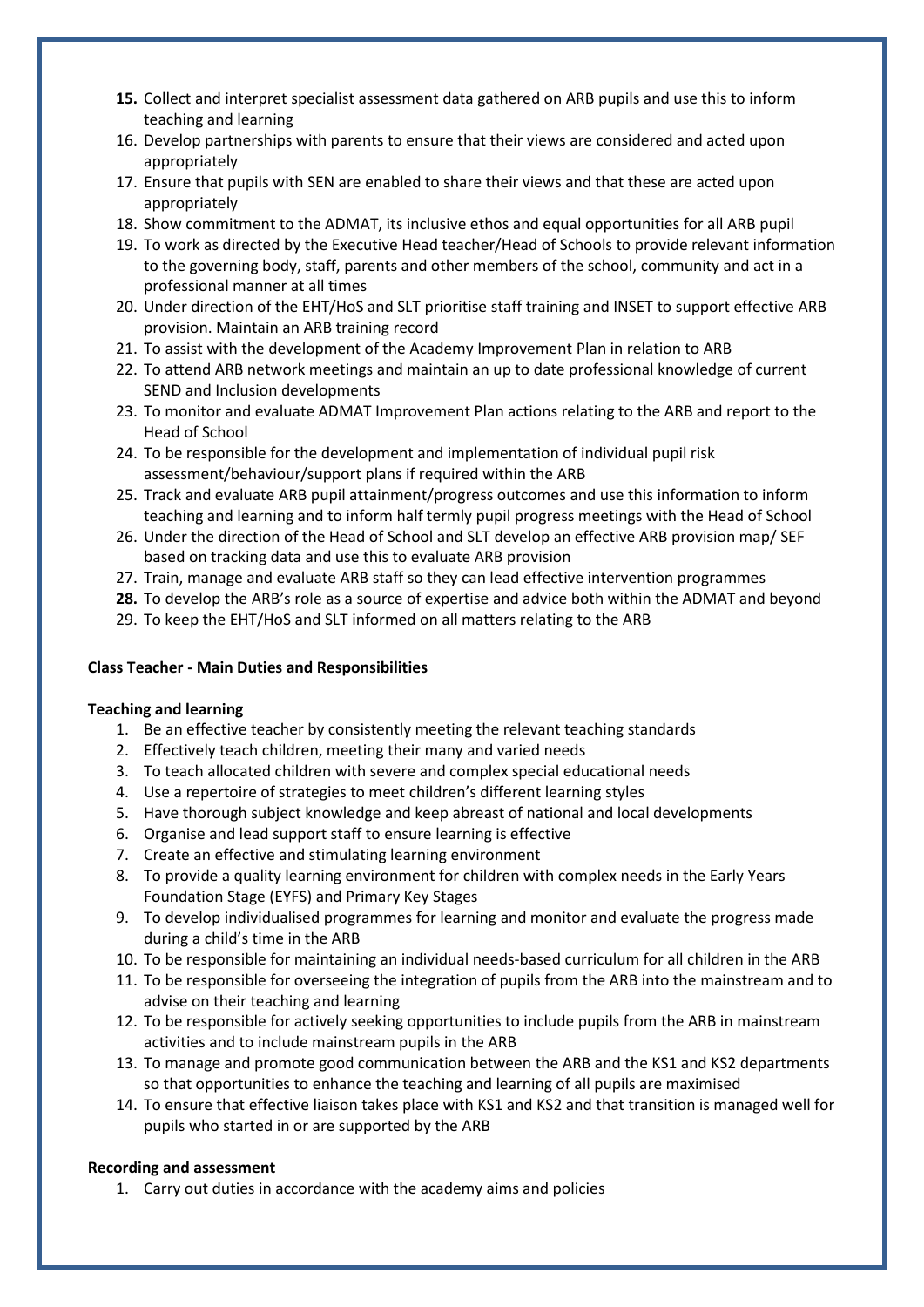- 2. Maintain an up to date class planning file with short, medium and long term planning
- 3. Set clear targets for children's learning and use assessment information to inform all aspects of planning
- 4. Display commitment to raising attainment standards and accelerating pupil progress
- 5. Attend consultation evenings to maintain good relationships with parents and keep them regularly informed about their child's progress
- 6. Assess and record pupils' work and individual attainment benchmarking standards against national data

#### **Standards and quality assurance**

- 1. Support the aims and ethos of the school and the academy trust
- 2. Follow the academy policies and procedures
- 3. Set a good example in terms of dress, punctuality and attendance
- 4. Attend and participate in open evenings and report on pupil progress
- 5. Uphold the academy behaviour code and uniform regulations
- 6. Participate and contribute to staff training
- 7. Attend team and staff meetings
- 8. Positively embrace professional development and research
- 9. Able to reflect on and improve performance

#### **Additional Duties**

- 1. Be a role model in all your actions and behaviour
- 2. Undertake professional development and research as agreed
- 3. Be aware of and comply with policies and procedures relating to Child Protection and Safeguarding, Health and Safety, and report all concerns to the appropriate person
- 4. Undertake other general tasks (e.g. assemblies, playground duties) that the Executive Head teacher or Heads of School may reasonably ask
- 5. Line manage a team of LSAs, HLTA, MTAs in consultation with the Head of School (SSCA)
- 6. Establish effective working relationships with parents and wider professionals
- 7. To liaise with Head of School (SSCA) and SLT on matters relating to the ARB

Whilst every effort has been made to explain the main responsibilities of the post, individual tasks undertaken may not be identified. This job description is current at the date shown, but in consultation with you, may be changed by the Executive Head teacher to reflect or anticipate changes in the job commensurate with the grade and job title.

#### **Main Responsibilities- Domain of Learning Leader**

- 1. Maintain an up to date Domain Leaders file containing elements listed in the contents page (e.g. current Scheme of Work, examples of short, medium and long term planning)
- 2. Ensure the learning progression within the Domain of Learning is effective at maintaining high standards of pupil achievement
- 3. Lead academy professional development on targeted Domain of Learning improvements
- 4. Work as directed by the Executive Head Teacher or Head of School to provide relevant information/reports to governance bodies, parents, staff and other members of the academy community
- 5. Assist the Executive Head teacher, SSCA Head of School and Senior Leadership Team in leading improvement within the Domain of Learning
- 6. Regularly quality assures Domain of Learning planning, provision and learning to ensure high standards of pupil achievement are delivered
- 7. Ensure resources to support learning within the Domain of Learning are fit for purpose and gaps in accessibility are addressed
- 8. Support staff in Domain planning as and when required.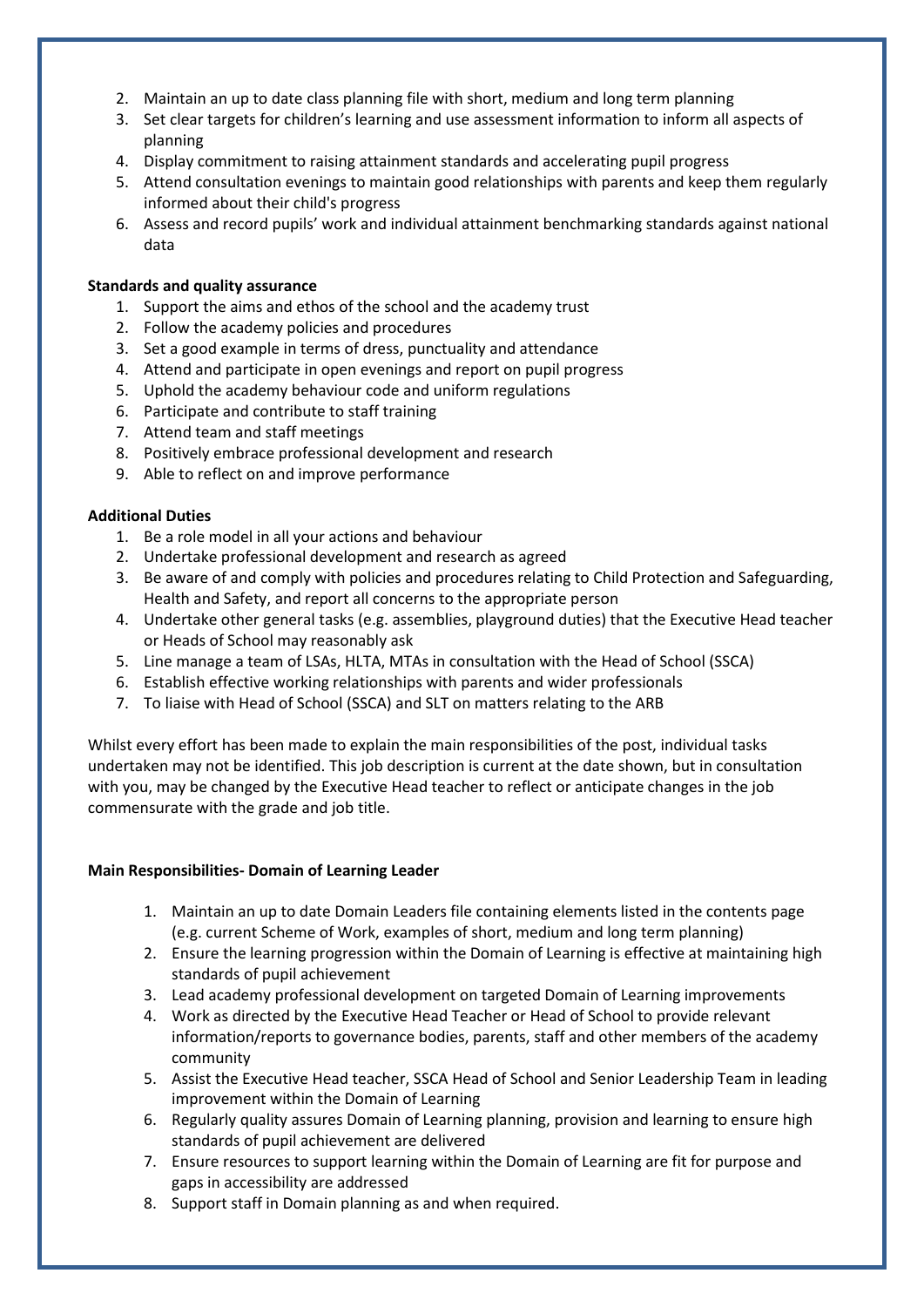Whilst every effort has been made to explain the main responsibilities of the Domain Leader post, each individual task undertaken may not be identified. This Domain Leader job description is current at the date shown, but in consultation with you, may be changed by the Executive Head teacher to reflect or anticipate changes in the job commensurate with the grade and job title.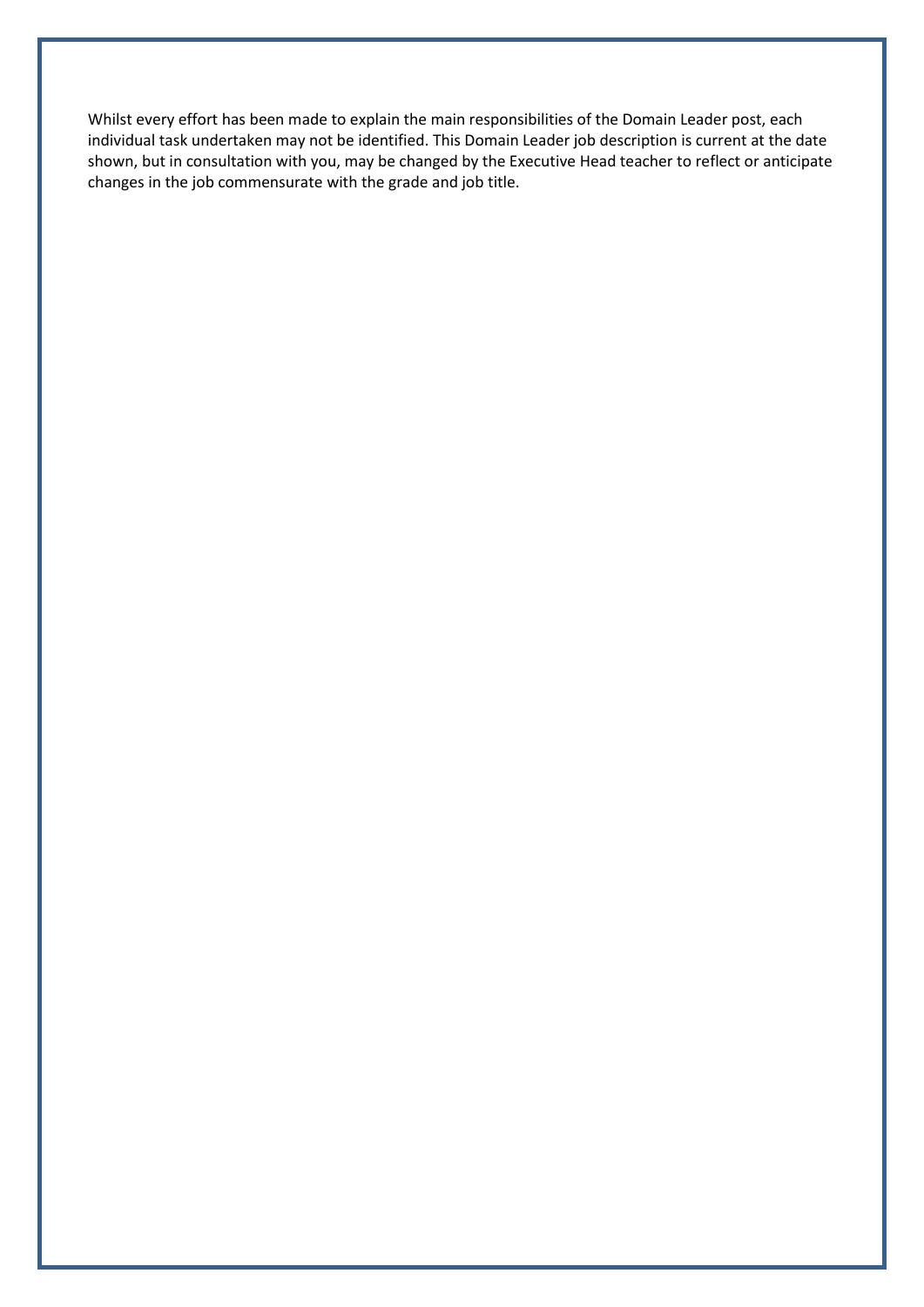

## **Person Specification**

Job Title: ARB leader/ Class Teacher

| <b>Attributes</b>                                    | <b>Essential</b>                                                                                                                                                                          | <b>Desirable</b>                                                                                                                                                                                                                                                                                                                                                                                                                      | <b>How Identified?</b>                                                                  |
|------------------------------------------------------|-------------------------------------------------------------------------------------------------------------------------------------------------------------------------------------------|---------------------------------------------------------------------------------------------------------------------------------------------------------------------------------------------------------------------------------------------------------------------------------------------------------------------------------------------------------------------------------------------------------------------------------------|-----------------------------------------------------------------------------------------|
| Education/<br>Training/<br><b>Qualification</b><br>s | Degree or equivalent<br>$\bullet$<br>Qualified teacher status<br>$\bullet$<br>Training in the<br>$\bullet$<br>Foundation/<br>Key Stage 1 and 2<br>Curriculum                              | Evidence of further training or<br>$\bullet$<br>development relevant to<br>learning and learning<br>behaviours<br>Evidence of further training in<br>٠<br>relation to holistic approaches<br>to assessing children's progress<br>Evidence of further training in<br>$\bullet$<br>Makaton, PECs and further SEN<br>training programmes<br>SEN expertise and experience<br>either in an ARB or special<br>school/ or in role as SENDICO | Application<br>$\bullet$<br>Form<br>Certificates<br>$\bullet$<br>Interview<br>$\bullet$ |
| <b>Relevant</b><br><b>Experience</b>                 | Teaching experience in<br>$\bullet$<br><b>SEN</b><br>Ability to demonstrate<br>٠<br>high standards of<br>classroom practice<br>Evidence of ability to use<br>٠<br>assessment to track SEN | Evidence of wider professional<br>$\bullet$<br>development<br>Evidence of passion and<br>$\bullet$<br>interest for learning<br>experiences outdoors and a<br>commitment to continuous<br>provision experiences<br>Evidence of commitment to<br>$\bullet$<br>providing wider enrichments<br>for SEN pupils<br>Teaching experience in an ARB                                                                                            | Application<br>٠<br>Form<br>Interview<br>٠<br>References<br>٠                           |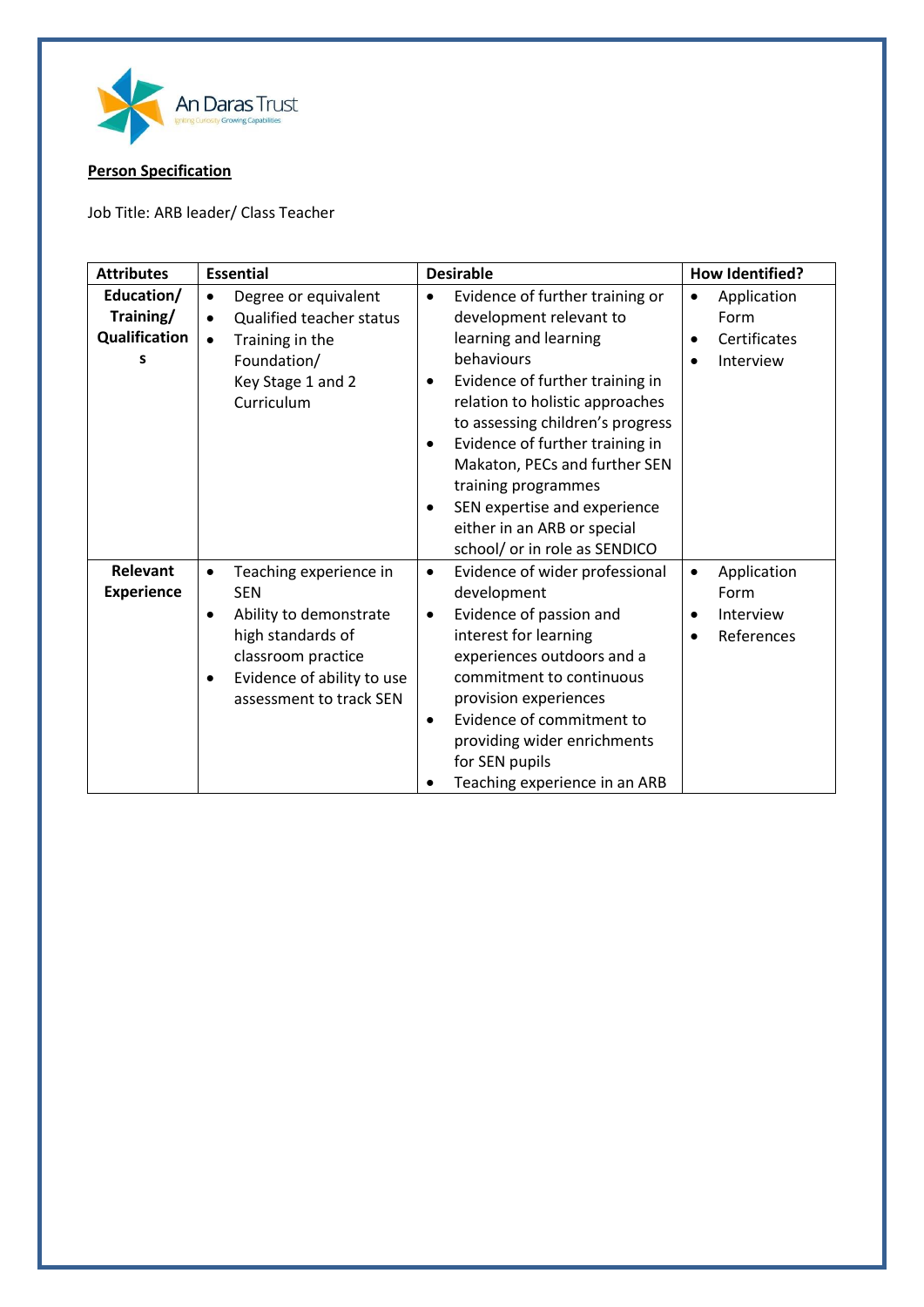| <b>Special</b><br>Knowledge<br>& skills | Knowledge and<br>$\bullet$<br>understanding of current<br>Early Years/Key Stage<br>1/2 practice and theory<br>Clear strategies for<br>$\bullet$<br>classroom organisation<br>& management<br>Clear strategies for<br>$\bullet$<br>behaviour management<br>Knowledge and<br>$\bullet$<br>understanding of SEN<br>procedures<br>Knowledge of good<br>$\bullet$<br>assessment practices<br>and procedures<br>Good knowledge of Early<br>$\bullet$<br>Years Assessment/ P<br><b>Scales</b><br><b>Excellent ICT skills</b><br>$\bullet$<br>Committed to working<br>with parents and wider | Able to use observation and<br>$\bullet$<br>assessment to inform teaching<br>Knowledge of the National<br>$\bullet$<br>Curriculum 14<br>Able to offer a subject<br>$\bullet$<br>specialism to lead across the<br>school<br>Knowledge of wider<br>$\bullet$<br>assessment tools such as MAP<br>tracking or use of holistic<br>approaches to support<br>assessment<br>Knowledge and understanding<br>٠<br>of visible learning programme<br>and the extensive research of<br>John Hattie<br>Awareness of research<br>$\bullet$<br>methods such as the Mosaic<br>Approach to inform practice<br>about collecting pupil voice | Application<br>$\bullet$<br>Form,<br>letter of<br>$\bullet$<br>application<br>Reference<br>$\bullet$<br>Interview<br>$\bullet$ |
|-----------------------------------------|--------------------------------------------------------------------------------------------------------------------------------------------------------------------------------------------------------------------------------------------------------------------------------------------------------------------------------------------------------------------------------------------------------------------------------------------------------------------------------------------------------------------------------------------------------------------------------------|--------------------------------------------------------------------------------------------------------------------------------------------------------------------------------------------------------------------------------------------------------------------------------------------------------------------------------------------------------------------------------------------------------------------------------------------------------------------------------------------------------------------------------------------------------------------------------------------------------------------------|--------------------------------------------------------------------------------------------------------------------------------|
|                                         | professionals and<br>agencies<br>Able to lead and work as<br>$\bullet$<br>part of a creative team,<br>motivating others.<br>Able to work in an ARB<br>$\bullet$<br>as part of a mainstream<br>school to utilise the<br>privileges of working<br>alongside a mainstream<br>school                                                                                                                                                                                                                                                                                                     |                                                                                                                                                                                                                                                                                                                                                                                                                                                                                                                                                                                                                          |                                                                                                                                |